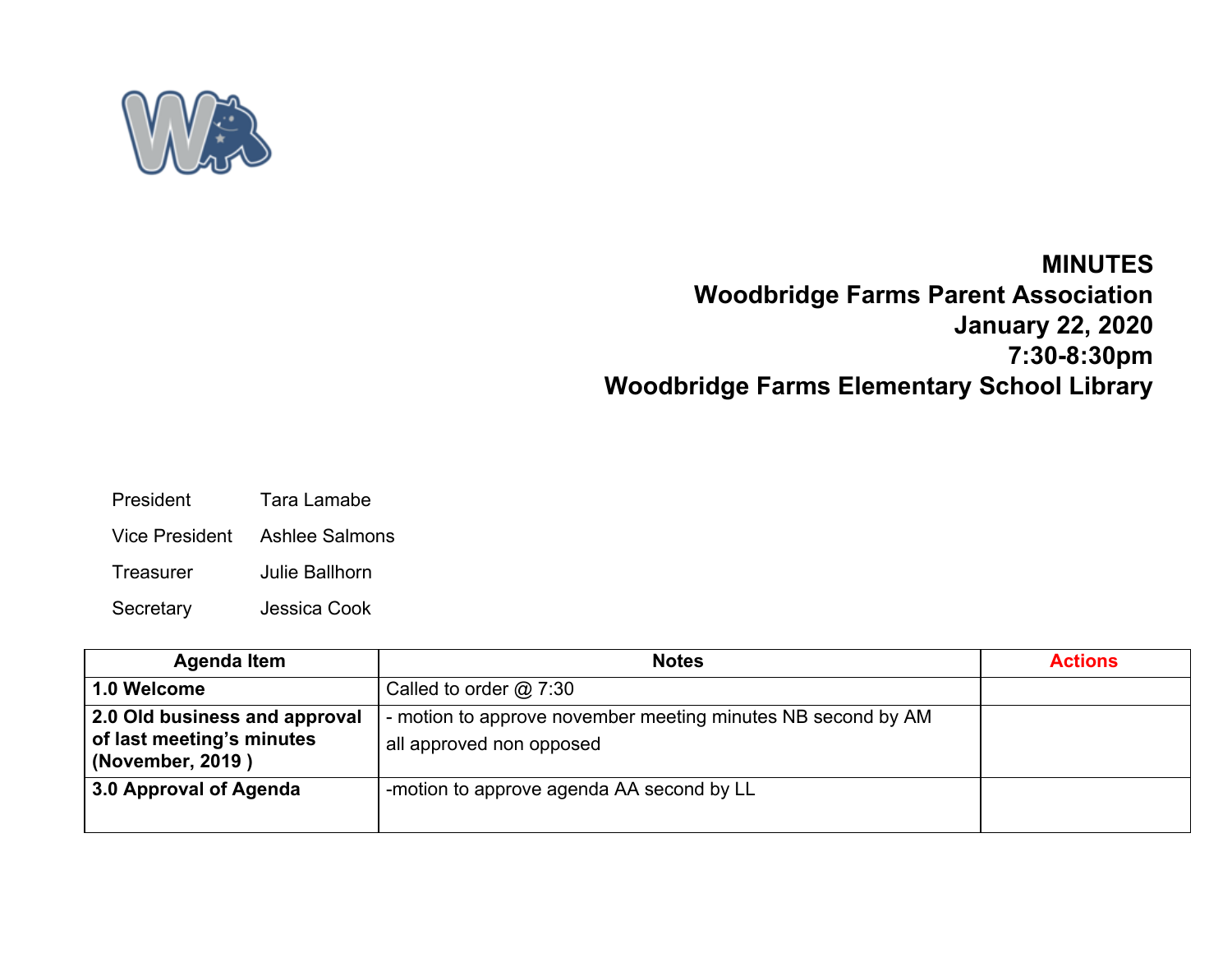| <b>4.0 Fundraiser Update</b> | Big Box of Cards - all occasions box on this run of fundraising. \$33 for                                                                                                                                                                                                                                                                                                                                                                                                                                                                                                                                                              |  |
|------------------------------|----------------------------------------------------------------------------------------------------------------------------------------------------------------------------------------------------------------------------------------------------------------------------------------------------------------------------------------------------------------------------------------------------------------------------------------------------------------------------------------------------------------------------------------------------------------------------------------------------------------------------------------|--|
|                              | the box - we make \$11 a box. last year we made 4651.17. Running the                                                                                                                                                                                                                                                                                                                                                                                                                                                                                                                                                                   |  |
|                              | fundraiser before spring break.                                                                                                                                                                                                                                                                                                                                                                                                                                                                                                                                                                                                        |  |
|                              | Spring flowers through evergreen green houses. have dropped their<br>prices again. we make 10 on their hanging baskets. patio planters 15.<br>strawberries 1. herbs we make 6. would likely run in april with pick up<br>mothers day weekend.                                                                                                                                                                                                                                                                                                                                                                                          |  |
|                              | will book both fundraisers.                                                                                                                                                                                                                                                                                                                                                                                                                                                                                                                                                                                                            |  |
|                              | wee wonderland - we didnt make as much money this year for a few<br>reasons. student population has decreased significantly. a lot of<br>inventory rolled over - they itemized inventory this year. helped them<br>form a budget. Would like to run wee wonderland earlier next year<br>before everyone does their christmas shopping. Possibly the first week<br>of december. Setting up on a monday was a wonderful change. they<br>have about another \$1000 to spend in prep for next year.<br>hot lunch is happening twice a month. parents can order once a<br>month. looking at possibly changing the website we order through. |  |
| <b>5.0 Treasurer Update</b>  | spreadsheets attached                                                                                                                                                                                                                                                                                                                                                                                                                                                                                                                                                                                                                  |  |
|                              | GICs two mature in the next two years one matures this week.                                                                                                                                                                                                                                                                                                                                                                                                                                                                                                                                                                           |  |
|                              | Move to reinvest the GIC for a one year short term by AA second by<br>LL All approved None opposed. Julie and Ashley to go to the bank to<br>reinvest early next week.                                                                                                                                                                                                                                                                                                                                                                                                                                                                 |  |
| <b>6.0 New Business</b>      |                                                                                                                                                                                                                                                                                                                                                                                                                                                                                                                                                                                                                                        |  |
| <b>7.0 Announcements</b>     |                                                                                                                                                                                                                                                                                                                                                                                                                                                                                                                                                                                                                                        |  |
| 8.0 Date of Next Meeting     | Date: February 25, 2020                                                                                                                                                                                                                                                                                                                                                                                                                                                                                                                                                                                                                |  |
|                              | Time: 7:30pm                                                                                                                                                                                                                                                                                                                                                                                                                                                                                                                                                                                                                           |  |
|                              | Location: Woodbridge Farms School Library - childcare available                                                                                                                                                                                                                                                                                                                                                                                                                                                                                                                                                                        |  |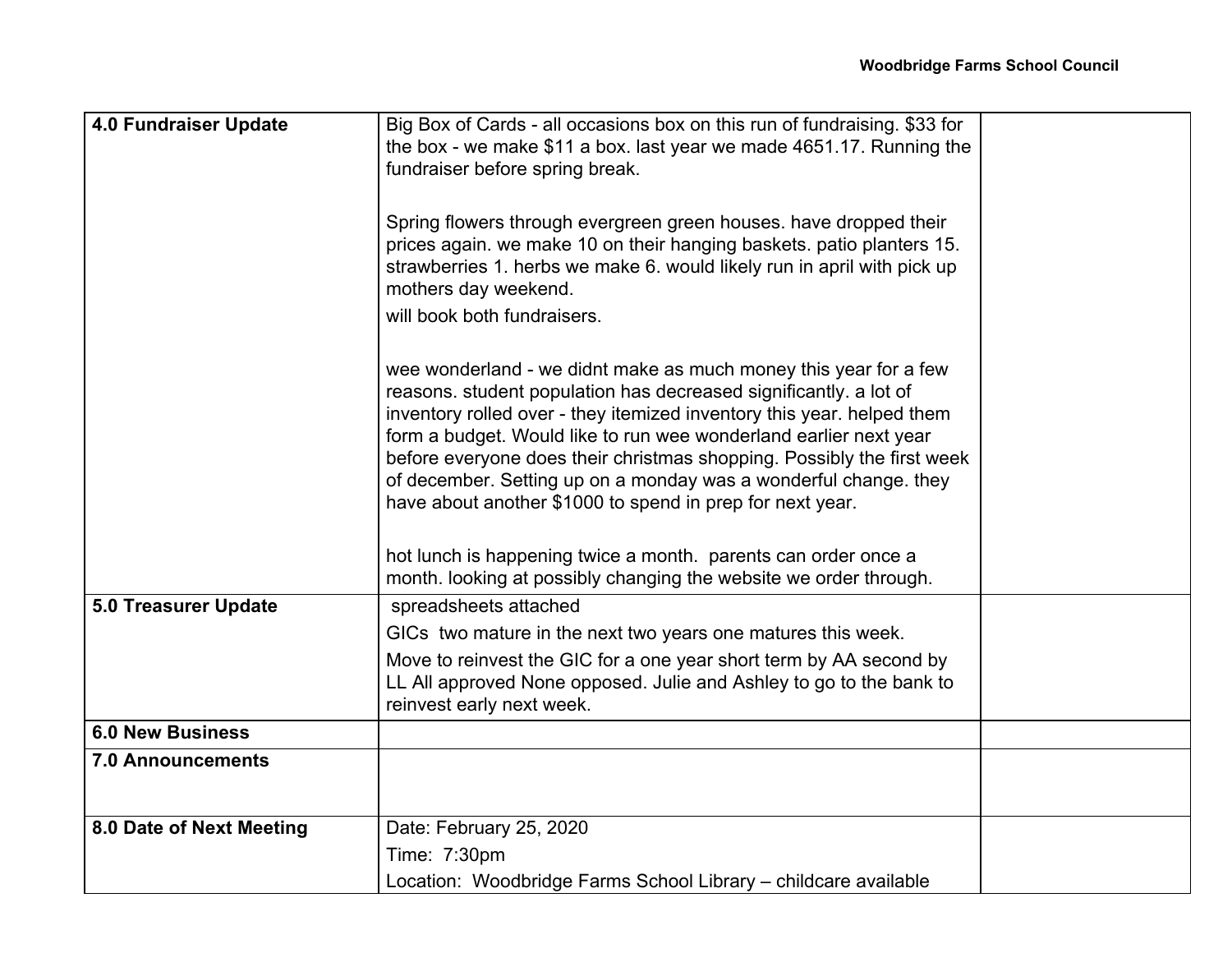| 9.0<br><b>1 Adjournment</b> | was adjourned at pm<br>Meeting ≌ |  |
|-----------------------------|----------------------------------|--|
|                             |                                  |  |

| <b>Woodbridge Farms Parent Association</b> |                                    |                 |               |  |  |
|--------------------------------------------|------------------------------------|-----------------|---------------|--|--|
|                                            | <b>Profit &amp; Loss Statement</b> |                 |               |  |  |
|                                            | Wee Wonderland Fundraiser          |                 |               |  |  |
|                                            | <b>Prepared January 2020</b>       |                 |               |  |  |
|                                            |                                    |                 |               |  |  |
| Year                                       | <b>Income</b>                      | <b>Expenses</b> | <b>Profit</b> |  |  |
| 2013                                       | \$9,581.00                         | \$3,994.58      | \$5,586.42    |  |  |
| 2014                                       | \$8,498.75                         | \$5,549.55      | \$2,949.20    |  |  |
| 2015                                       | \$8,575.00                         | \$6,569.91      | \$2,005.09    |  |  |
| 2016                                       | \$8,770.00                         | \$4,322.80      | \$4,447.20    |  |  |
| 2017                                       | \$8,112.70                         | \$5,468.82      | \$2,643.88    |  |  |
| 2018                                       | \$5,992.45                         | \$2,967.68      | \$3,024.77    |  |  |
| 2019                                       | \$5,956.55                         | \$4,244.19      | \$1,712.36    |  |  |
| <b>Total Profit (from 2013-2019)</b>       | \$55,486.45                        | \$33,117.53     | \$22,368.92   |  |  |
| <b>Average Profit (from</b><br>2013-2019)  |                                    |                 | \$3,195.56    |  |  |
|                                            |                                    |                 |               |  |  |
| 2019 Advance Purchases                     |                                    | \$945.77        |               |  |  |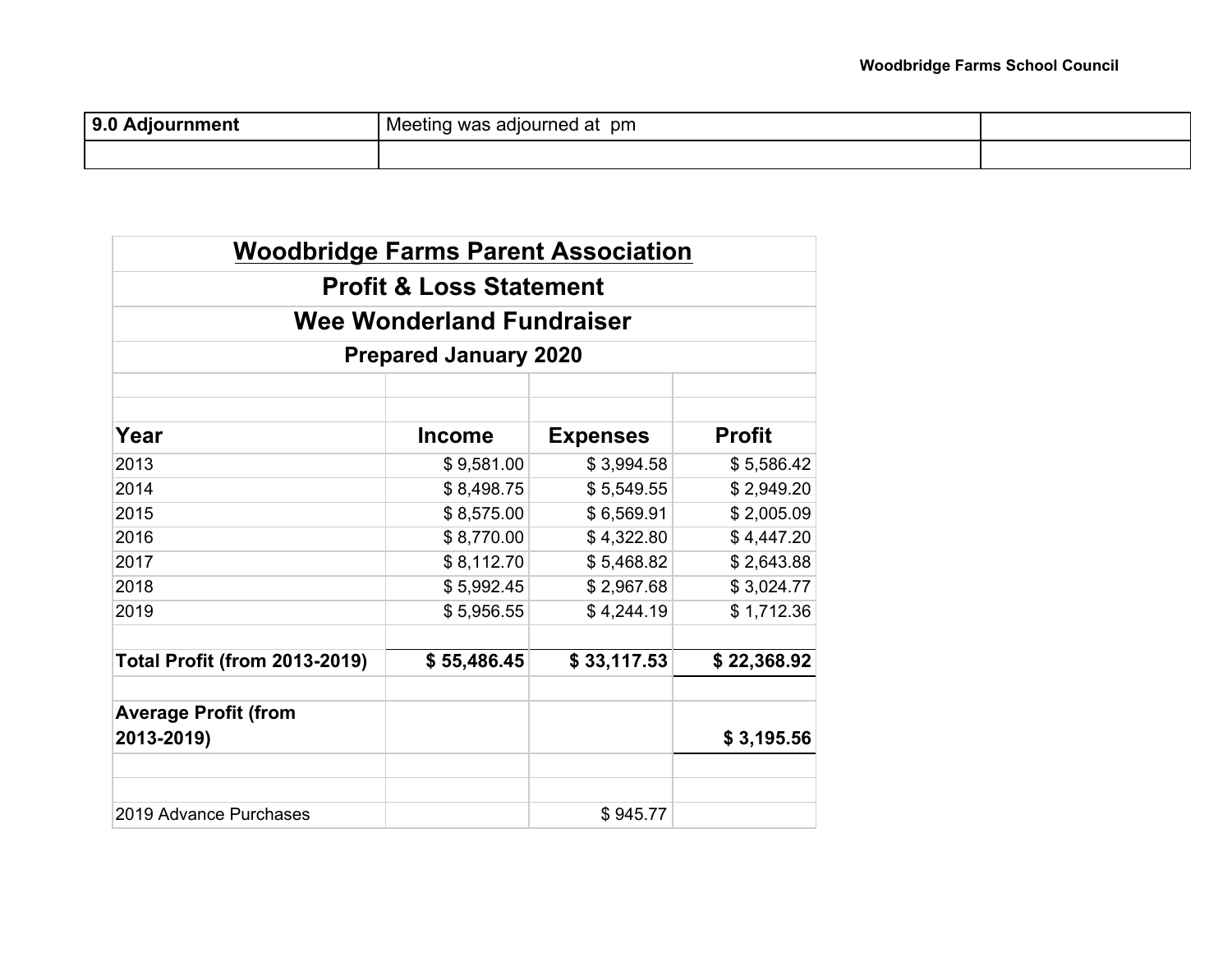| <b>Beginning Balance</b>        |                |                     | $$11,276.51$ * Including \$30,180.00 in Term Investments |                      |
|---------------------------------|----------------|---------------------|----------------------------------------------------------|----------------------|
|                                 |                |                     |                                                          |                      |
| <b>Fundraisers/Incom</b>        | <b>Incom</b>   |                     |                                                          |                      |
| e                               | $\mathbf e$    | <b>Expenses</b>     | <b>Profit</b>                                            | <b>Details</b>       |
| 50/50 Raffle                    | \$662.50       | 0                   | \$662.50                                                 |                      |
| <b>Big Box of Cards</b>         |                |                     | $S -$                                                    |                      |
| Cobs                            |                |                     | $\mathcal{S}$ -                                          |                      |
| Dances                          | \$             |                     |                                                          |                      |
| (Halloween/Spring)              |                | 1,654.70 \$1,352.22 | \$302.48                                                 |                      |
| <b>Flower Basket Fundraiser</b> |                |                     | $\mathcal{S}$ -                                          |                      |
| <b>GIC Interest</b>             |                |                     | $\mathcal{S}$ -                                          |                      |
| Hot Lunch Program               | \$             | 4,877.75 \$4,261.71 | \$616.04                                                 | *See attached report |
| Lovable Labels                  |                |                     |                                                          |                      |
| Fundraiser                      |                |                     | $$ -$                                                    |                      |
|                                 | \$             |                     |                                                          |                      |
| Poinsettias Fundraiser          |                | 1,838.00 \$1,451.45 | \$386.55                                                 |                      |
|                                 | \$<br>12,470.0 |                     |                                                          |                      |
| Sausage Fundraiser              |                | $0$ \$ 8,796.65     | \$3,673.35                                               |                      |
| <b>SPUD Fundraiser</b>          | \$87.12        | $S -$               | \$87.12                                                  |                      |
| Wee Wonderland                  | \$             |                     |                                                          |                      |
| Fundraiser 2019                 |                | 5,956.55 \$260.78   | \$5,695.77                                               | *See attached report |
| Wee Wonderland                  |                |                     |                                                          |                      |
| Fundraiser 2020                 | $$ -$          | \$945.77            | $-$ \$945.77                                             |                      |
|                                 |                |                     | $S -$                                                    |                      |
|                                 | \$             |                     |                                                          |                      |
|                                 | 27,546.        |                     |                                                          |                      |
| <b>Total</b>                    | 62             | \$17,068.58         | \$10,478.04                                              |                      |
|                                 |                |                     |                                                          |                      |
| <b>Expenses</b>                 |                | <b>Planned</b>      | <b>Actual</b>                                            |                      |